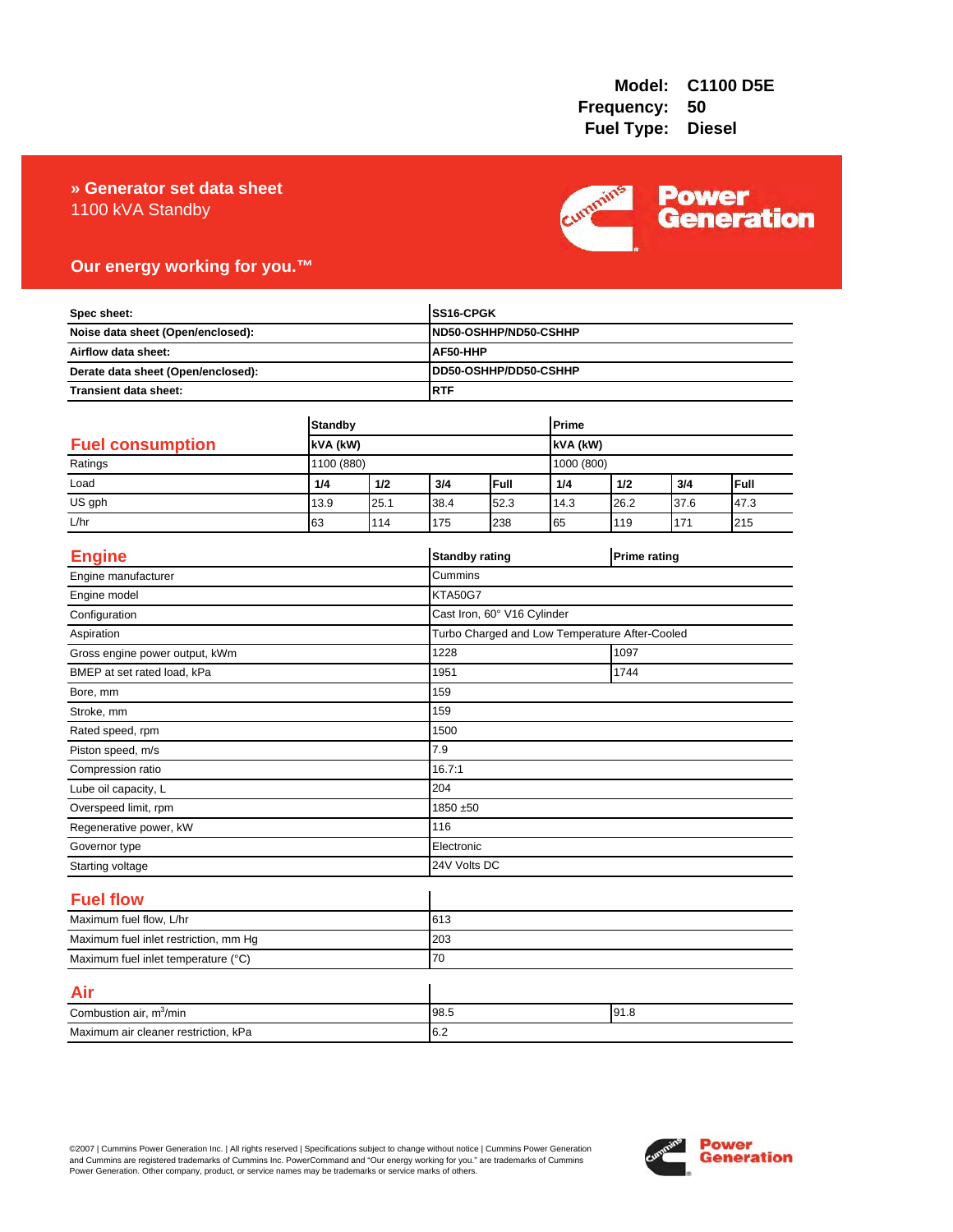| <b>Exhaust</b>                            | <b>Standby rating</b> | <b>Prime rating</b> |
|-------------------------------------------|-----------------------|---------------------|
| Exhaust gas flow at set rated load, m/min | 229.5                 | 215.4               |
| Exhaust gas temperature, C                | 474                   | 472                 |
| Maximum exhaust back pressure, kPa        | 16.7                  |                     |

 $\overline{\phantom{a}}$ 

### **Standard set-mounted radiator cooling**

| Ambient design, C                                 | 50    |       |
|---------------------------------------------------|-------|-------|
| Fan load, KW <sub>m</sub>                         | 35.4  |       |
| Coolant capacity (with radiator), L               | 345   |       |
| Cooling system air flow, m3/min @ 12.7mmH2O       | 27.1  |       |
| Total heat rejection, BTU/min                     | 42000 | 38000 |
| Maximum cooling air flow static restriction mmH2O | 0.12  |       |

# **Open set derating factors kVA (kW)**

Note: Standard open genset options running at 400V, 150m above sea level. For enclosed product derates, please refer to datasheet - DD50- CSHHP.

|                | $27^{\circ}$ C | $40^{\circ}$ C | $45^{\circ}$ C | $50^{\circ}$ C  | 55°C       |
|----------------|----------------|----------------|----------------|-----------------|------------|
| <b>Standby</b> | 1100 (880)     | 1070 (856)     | 1037.5 (830)   | 1006.3 (805)    | <b>RTF</b> |
| Prime          | 1000 (800)     | 972.5 (778)    | 943.8 (755)    | 913.8 (731)     | <b>RTF</b> |
| Weights*       |                |                | Open           | <b>Enclosed</b> |            |

| 1101                | וושטעו | <b>IEII</b> UUSEU |
|---------------------|--------|-------------------|
| Unit dry weight kgs | 9760   | N/A               |
| Unit wet weight kgs | 10736  | N/A               |

\* Weights represent a set with standard features. See outline drawing for weights of other configurations

| <b>Dimensions</b>                | Length | Width | <b>Height</b> |
|----------------------------------|--------|-------|---------------|
| Standard open set dimensions     | 4375   | 2033  | 2856          |
| Enclosed set standard dimensions | N/A    | N/A   | N/A           |

## **Genset outline**

### **Open set**



#### **Enclosed set**



Outlines are for illustrative purposes only. Please refer to the genset outline drawing for an exact representation of this model.

©2007 | Cummins Power Generation Inc. | All rights reserved | Specifications subject to change without notice | Cummins Power Generation and Cummins are registered trademarks of Cummins Inc. PowerCommand and "Our energy working for you." are trademarks of Cummins<br>Power Generation. Other company, product, or service names may be trademarks or service marks o